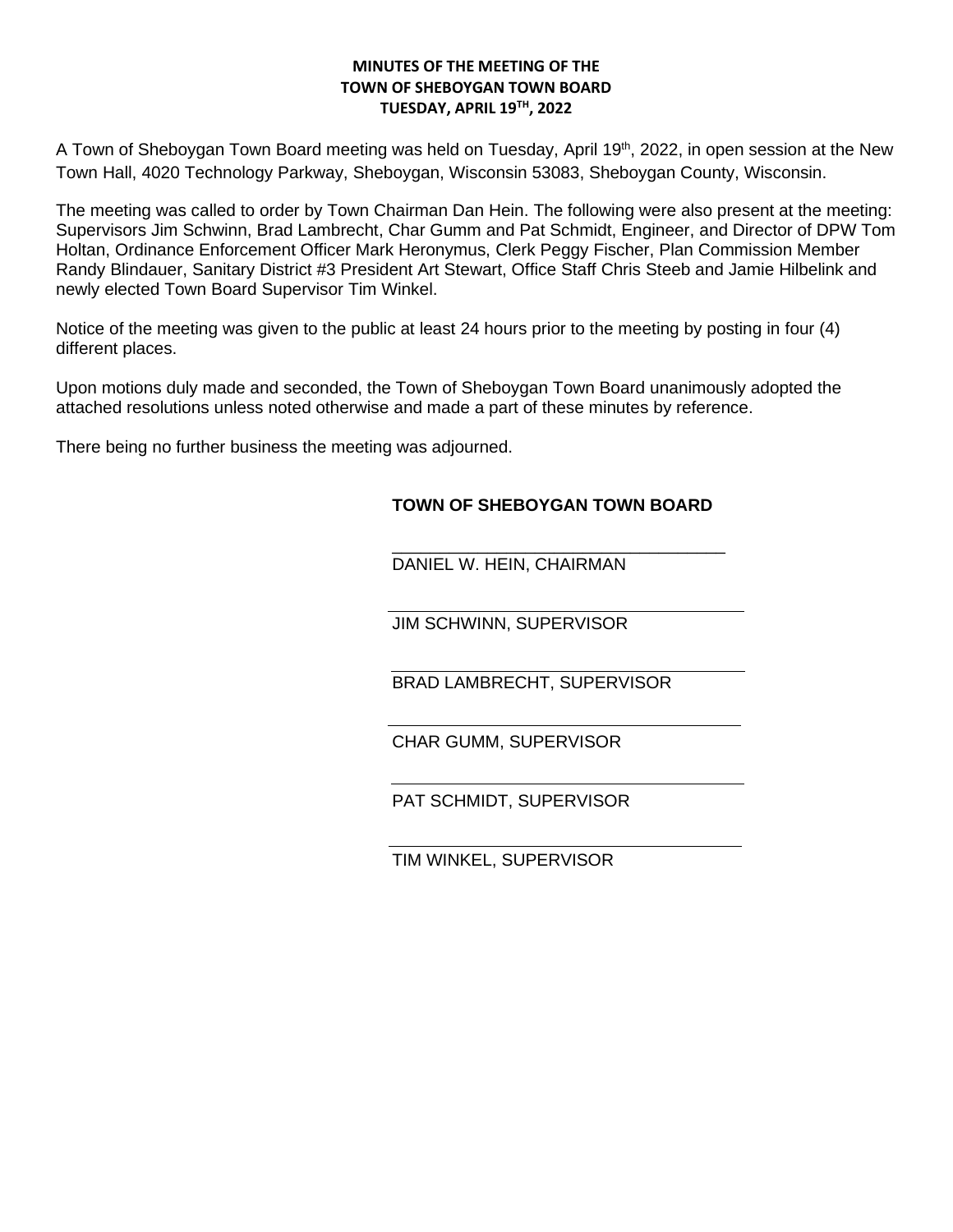## **MOTIONS DULY MADE AND SECONDED, THE FOLLOWING RESOLUTIONS WERE ADOPTED UNANIMOUSLY BY THE TOWN OF SHEBOYGAN TOWN BOARD IN OPEN SESSION**

- 1. Meeting called to order by Chairperson Hein at 5:15 p.m.
- 2. Pledge of Alliance was said.
- 3. Introductions were completed.
- 4. Approval of the Agenda. **Motion Gumm, second Schmidt to approve the agenda for April 19th , 2022. Motion carried.**
- 5. Approval of minutes from March  $3^{rd}$ , 2022, March  $15^{th}$ , 2022, March 31st, 2022, Joint Town Board and Plan Commission Meeting. **Motion Schwinn, second Gumm to approve the minutes from March 3rd, March 15th, and March 31st, 2022. Motion carried.**
- 6. Approval of the Development Agreement for S Point Ventures Acquisitions, LLC. Atty. Bauer reviewed the proposed development agreement for S. Point Ventures Acquisitions, LLC regarding a site lease to Olive Garden. This would be for the construction of a frontage road like Texas Roadhouse with parcel sold to the developer for \$1.00, which will generate \$2.8 Million in improvements, \$42,000 a year in TIF that will be used to pay back the loan for infrastructure incurred for development. This agreement will have conditions: 1) The developer will not be able to sell to the City of Sheboygan or annex to the city. If this would happen, the developer would have an additional purchase price. 2) The developer will have Right of First Refusal to sell and market the remaining area. 3) Property restrictions such as not another Italian restaurant. Andy Stein was present from S Point Ventures and Darden Restaurants to answer any questions. Stein is hoping to start construction spring of 2023. **Motion Schmidt, second Gumm to approve the development agreement with S Point Ventures with conditions. Motion carried.**
- 7. Option Agreement with S Point Ventures Acquisitions, LLC. Atty. Bauer explained that the property north of future Olive Garden site, which is approximately six acres would be marketed by S Point Ventures Acquisitions, LLC for a future restaurant. **Motion Schwinn, second Schmidt to approve the option agreement with S. Point Venture Acquisitions, LLC. Motion carried.**
- 8. Approval to enter contract with Cedar Creek Survey LLC to prepare an ALTA Survey for the Former Engineering Realty Property. Tom Holtan, Engineer for the Town of Sheboygan explained the contract with Cedar Creek Survey LLC to prepare an ALTA survey for the ten acres of the Former Engineering Realty property to create a county plat. The cost is \$12,390 and would be a refundable TIF expense. **Motion Schwinn, second Gumm to approve the contract with Cedar Creek Survey LLC for an ALTA Survey to create a county plat. Motion carried.**
- 9. Approval of 2021 Financial Statement and Management Representation Letter from Clifton, Larson, Allen, LLP regarding the Town of Sheboygan Audit. Bryan Grunewald was present and gave a brief presentation regarding the 2021 Financial Statement and answered any questions. **Motion Gumm, second Lambrecht to approve the 2021 Financial Statement and Management Representation letter from Clifton, Larson, Allen, LLP regarding the Town of Sheboygan Audit. Motion carried.**
- 10. Motion to approve proceeding to apply for a State Trust Fund Loan not to exceed \$9.5 Million and authorize Town staff and Steve Corbeille to prepare and file all necessary loan documents. Steve Corbeille, Financial Consultant for the Town of Sheboygan was present via Zoom to explain the borrowing. After a meeting with Town and Ehlers representative Phil Cosson, it was determined that the Town of Sheboygan will need to borrow \$9.5 million and apply for a State Trust Fund Loan for short-term financing for the infrastructure to start the North Town development. **Motion Schwinn, second Lambrecht to approve applying for a State Trust Fund Loan not to exceed \$9.5. Million and authorize staff and Steve Corbeille to prepare loan documents. Motion carried.**
- 11. Approve First Amendment to Development Agreement for Charles E. Van Horn. Atty Bauer spoke about the confirmation and ratification current development with pricing on infrastructure and the farmhouse to be sold at no cost for Van Horn to renovate with the Copula being used in the Town Center and the Town granting and early start on the renovation since the farmhouse would go on tax roll. **Motion Gumm, second Schmidt to approve the first amendment to the development agreement for Charles E. Van Horn. Motion carried.**
- 12. Van Horn/Town Development.
	- **a.** Approval to enter contract with Advance Construction, Inc. in the amount of \$6,964,593.06 for North Town Public Infrastructure Construction. Holtan explained the contract with Advanced Construction, Inc. for the public infrastructure construction. There was six bidders and the bids ranged from \$6.9 million to \$9.4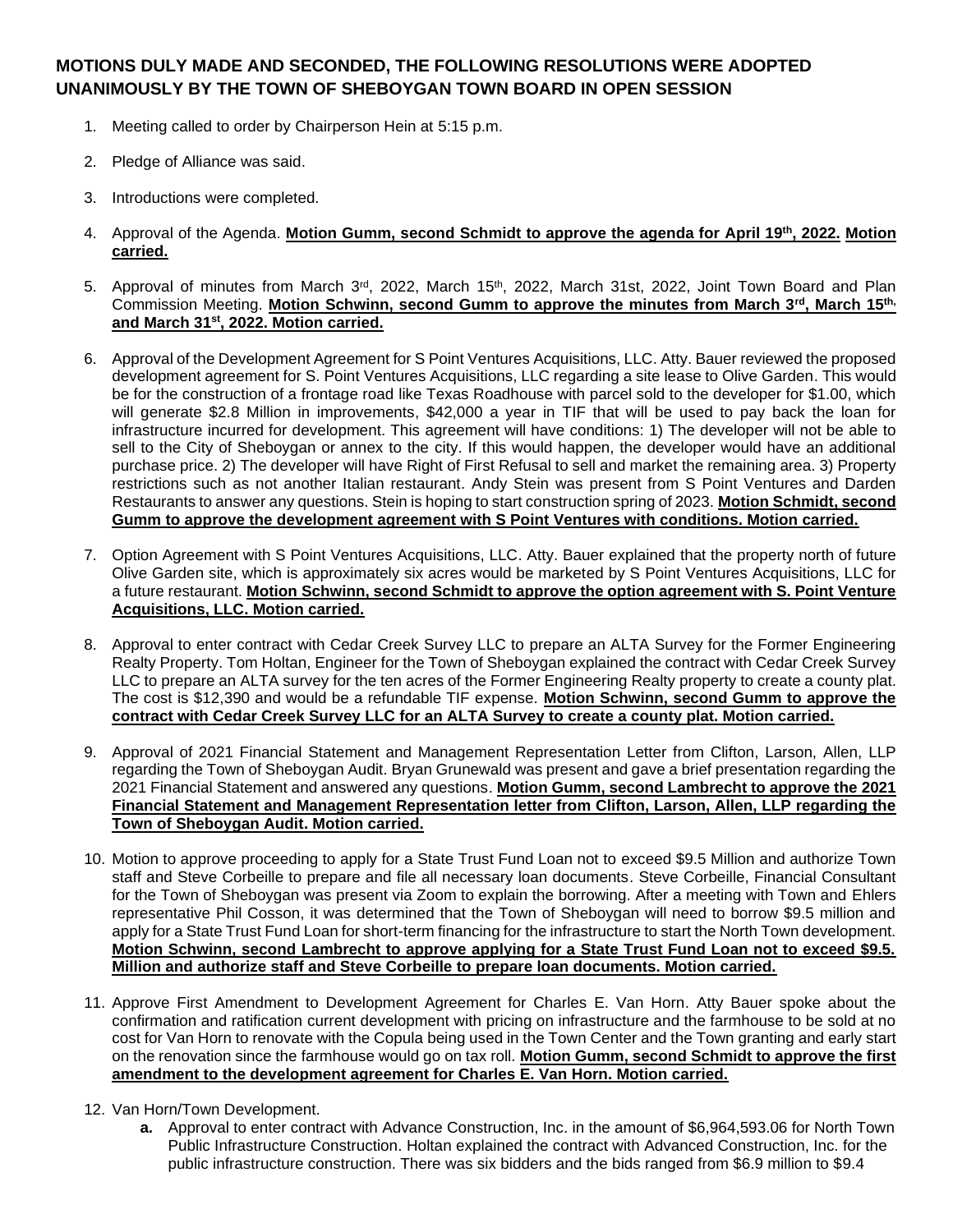million with an estimate cost of \$8.8 million. **Motion Schwinn, second Lambrecht to approve the contract with Advance Construction, Inc. in the amount of \$6,965,593.06 for North Town public infrastructure to start in the middle of May. Motion carried.**

- **b.** Approval of Contract Amendment with AECOM for Construction Related Services for North Town Infrastructure Construction in the amount of \$154,783.00. Holtan explained the amendment with AECOM for construction related services for North Town Infrastructure. **Motion Gumm, second Schmidt to approve the contract amendment with AECOM in the amount of \$154,783.00. Motion carried.**
- 13. Department of Public Works
	- **a.** Approval to enter into a contract for Professional Services for design of Water Tower 3. Sanitary District 3 will cover a portion of the costs not covered by TIF. Holtan explained that he had four proposals between \$140,000 and \$291,000 and recommends SEH. Holtan will submit the cost breakdown, which was Sanitary #3 to pay \$65% for a total of \$95,778.80 and the Town will cover 35% of the cost, which is \$51,573.20, which will be reimbursed by the TID #1. **Motion Schwinn, second Gumm to approve the contract with SHE for professional Services for design of Water Tower 3. Motion carried.**
	- **b.** Enter into contract with UpKeep Asset Management System in the amount of \$5,100 this year and \$3,600 annually thereafter. Holtan and Hein spoke about the UpKeep asset management system tracking assets/equipment and the ability to track maintenance. Holtan proposed a three-way split with Sanitary District #2 and #3. **Motion Gumm, second Schwinn to approve entering into a contract with UpKeep Asset Management System in the amount of \$5,100 this year and \$3,600 annually thereafter**. **Motion carried.**
	- **c.** Approval to proceed with Town Hall North Parking Lot Construction not to exceed \$134,900. Holtan reported that the house will be razed by the County in May, Harter's will haul away the debris and the Town of Sheboygan DPW will install the culverts and down spouts. **Motion Gumm, second Schmidt to approve to proceed with the Town Hall North Parking Lot Construction and not to exceed \$134,900. Motion carried.**
	- **d.** Approval of AECOM 2021 Ground Water Monitoring Report and Landfill Gas Migration Monitoring Report. Holtan reported that this will no longer be a quarterly report and it will now be semi-annual. **Motion Gumm, second Schwinn to approve the AECOM 2021 Ground water monitoring report. Motion carried.**
	- **e.** Reimbursement Agreement for Najacht Road Construction and Union Pacific Railroad Company. Holtan spoke about the design and that Union pacific would reimburse the Town \$25,000 for review of widening the crossing. A question from the public was asked about widening the shoulder and fill in the ditch and move the center line. Holtan said that he and Tod Holfeltz will review. **Motion Gumm, second Schwinn, to approve the reimbursement agreement for Najacht Road Construction and Union Railroad Company. Motion carried.**
- 14. Fire/EMS Department Report
	- **a.** Approval of \$5,000 from the Town of Sheboygan for the Town of Sheboygan Fire Department for the April 24th, 2022, Brat Fry. Chief Biederwolf asked the Town Board for starter money for the April 24th, 2022, brat fry. **Motion Schwinn to approve with the condition of a report on what the funds were used on, second Gumm. Motion carried.**
	- b. Approval of four Fire Chiefs, Ed Biederwolf, Adam Cain, Josh Lenz, and Andrew Stahl to attend the Chiefs convention in Green Bay. **Motion Gumm, second Lambrecht to approve Biederwolf, Cain, Lenz, and Stahl to attend the chief's convention in Green Bay. Motion carried.**
- 15. Ordinance Officer Report
	- a. American Freight and Paul Food Mart parking lot/Storage Issues. Ordinance Enforcement Officer Mark Heronymus was present to speak about a few storage issues. American Freight has two large semi-trailer boxes for excess storage in the front of their store. Heronymus spoke with the manager and told her to speak with the office about meeting with the Plan Commission since outside storage is not allowed. Heronymus also spoke with Paul Food Mart about people storing vehicles and campers on the lot Heronymus told the manager to get them off the lot.
	- b. Perspective addition to staff, Jacob Mersick. Heronymus introduced Jacob Mertzig (proper spelling) to the Town Board. Jacob lives in the Town of Sheboygan and is currently an officer of the law. Mertzig is interested in a part-time position with Heronymus. Hein directed the clerk to put Jacob Mertzig on the May 17<sup>th</sup>,2022 Town Board agenda.
- 16. Parks Report. Gumm was present and gave the parks report at the Annual Town meeting.
- 17. Approval of Permit for Use of the Town of Sheboygan Community Center and fee structure and rental availability for the remainder of 2022. The Board reviewed the application for a rental permit for the community center. **Motion**